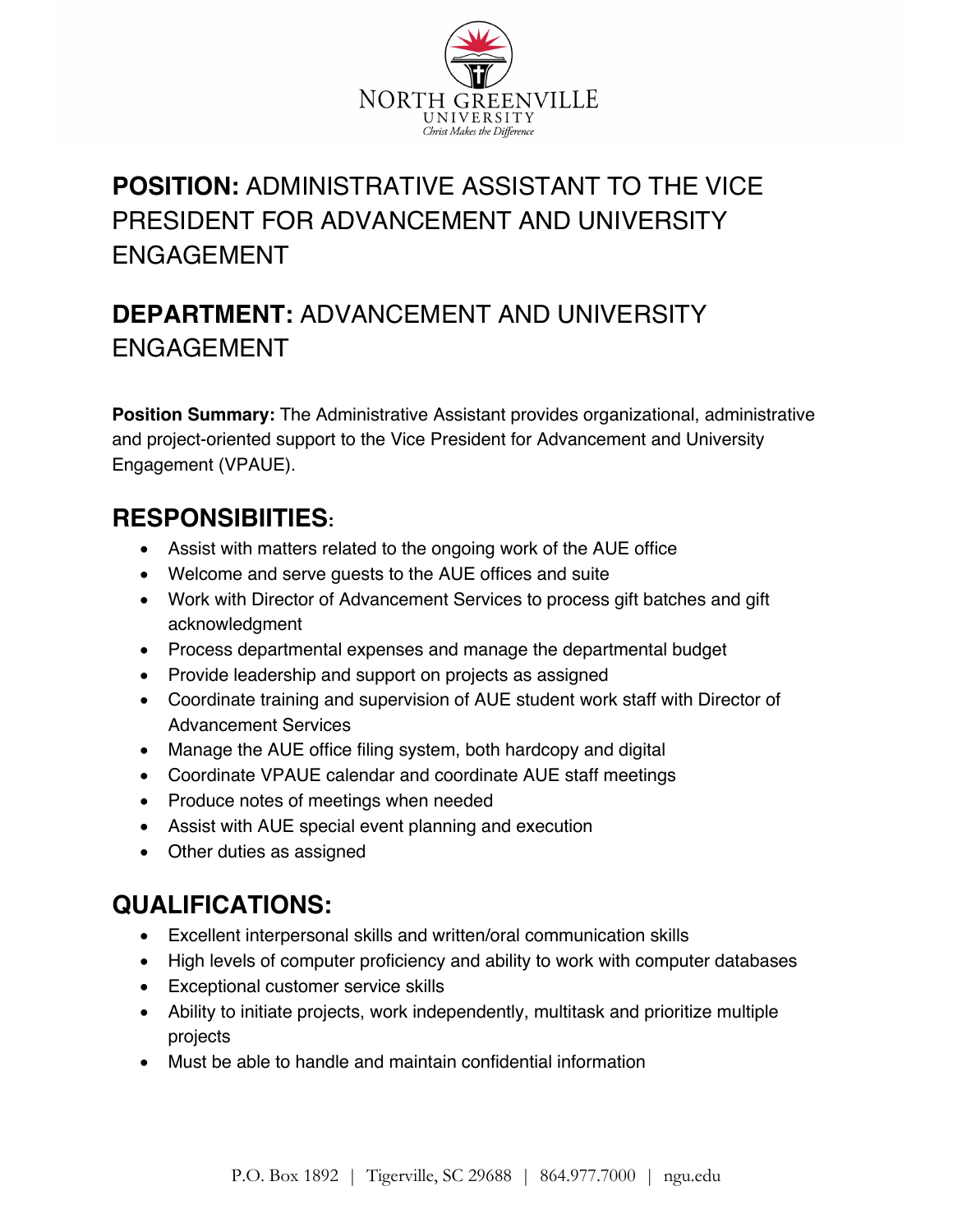

• Supports NGU's mission and core values, commitment to a Christian lifestyle and character in keeping with biblical models

# **PHYSICAL REQUIREMENTS**

- Visual Abilities: read reports, create presentations and use a computer system.
- Hearing: hear well enough to communicate with co-workers, vendors, and students.
- Dexterity, grasping, feeling, write, type and use the telephone, copier, and computer systems.
- Mobility: open files and operate office machines; move between departments and attend meetings across campus.
- Talking: frequently convey detailed or important instructions and ideas accurately, loudly, or quickly.
- Lifting, pulling, pushing: exert up to 50 pounds of force occasionally, and/or up to 20 pounds of force frequently, and/or up to 10 pounds of force constantly to move objects.
- Cognitive/Emotional: ability to critically think and concentrate. Must be able to respond quickly to changes in conditions – 75‐100% of the time.

### **WORKING RELATIONSHIPS**

This position is a full-time, non-exempt position in North Greenville's Advancement and University Engagement Office, located at the main campus in Tigerville, SC. The Administrative Assistant to the Vice President reports to the Vice President for Advancement and University Engagement.

# **WORK SCHEDULE**

Monday-Thursday, 8:30 a.m.-5 p.m. and Friday, 8:30 a.m.-Noon. Work with evening or early morning events may be required.

#### **TRAVEL**

This position does not require travel. However, the Administrative Assistant to the Vice President for Advancement and University Engagement may be invited to attend events in